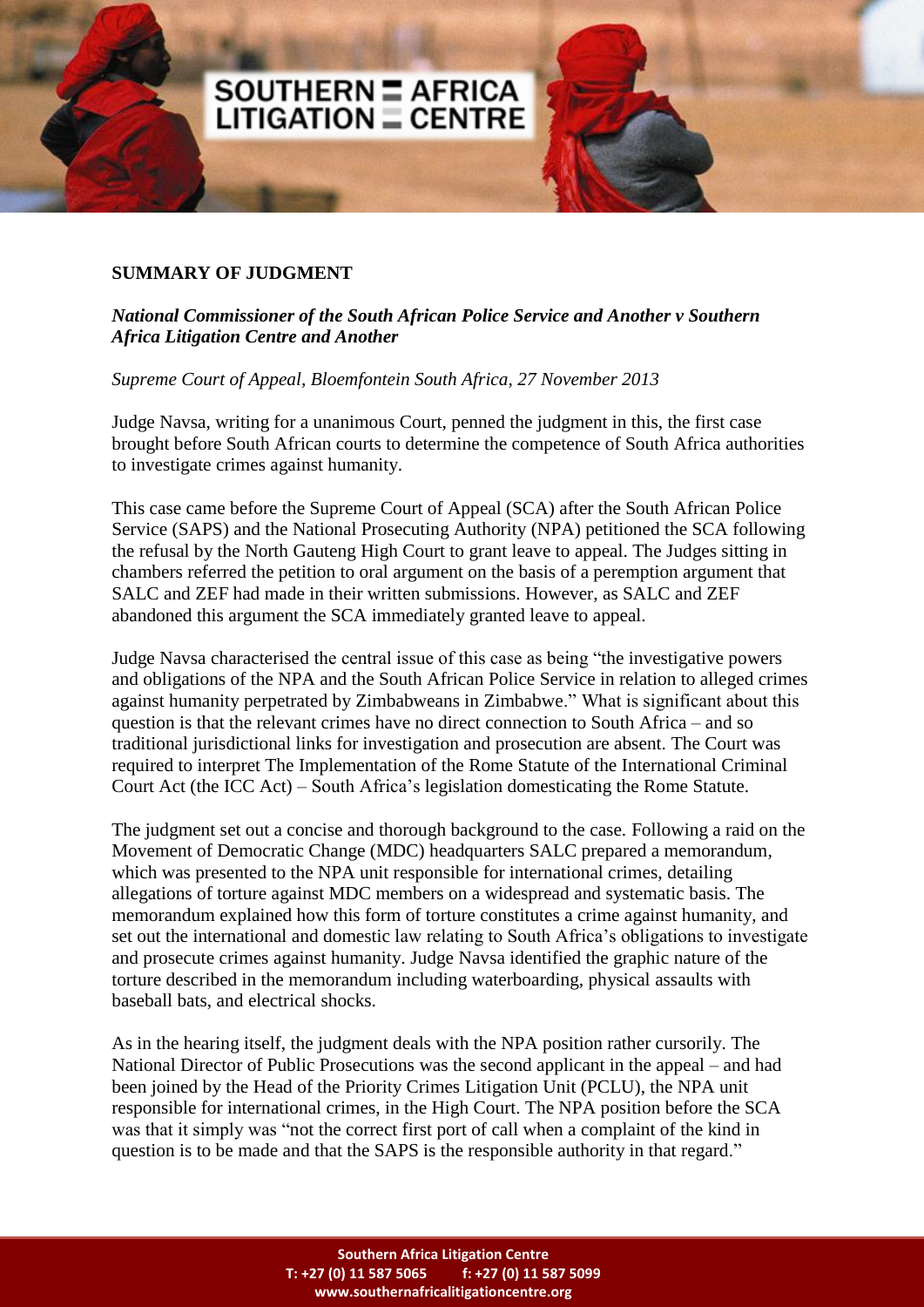Since the initiation of this litigation the structures of the NPA and SAPS have changed as the NPA unit, the Directorate of Special Operations (commonly known as the Scorpions), has been disbanded and replaced by a similar unit (the Hawks) located within the SAPS. Judge Navsa explained that these changes mean that the Hawks are now the most appropriate unit to direct a complaint relating to crimes against humanity to, and have, rightly, resulted in the Head of the PCLU falling out of the picture as a litigant in this matter. In the SCA, counsel for the NDPP had accepted that the legislative structure meant that "the assistance of a special division within the NPA could be sought by the police in the event of an investigation being launched by the latter."

The judgment focused more heavily on the arguments put forward by SAPS. The position of the SAPS in both courts was that it was not legally permitted to investigate the crimes alleged in SALC's memorandum. This was based on the fact that the SAPS believed it was territorially limited to conducting investigations within South Africa, and that section 205 of the Constitution (which confers the obligation on the police to investigate crime) is not extraterritorial. The NPA also maintained that neither the ICC Act nor international law enjoined the SAPS to investigate extra-territorially. Judge Navsa also highlighted difficulties that various members of SAPS had raised with the NDPP including the inadequacy of the evidence contained in the SALC memorandum, and the fact that the suspects seldom, if ever, visited South Africa.

Having established the background of the case, and the arguments of the two applicants, Judge Navsa undertook a thorough analysis of the applicable law. The Judge was careful to ensure that the issues in the case were contextualised "within the broader parameters and principles of Public International Law." He explained the three different types of jurisdiction: prescription, which is the jurisdiction to proscribe conduct; enforcement, which is the jurisdiction to "enforce those prescriptions, including through investigations and prosecutions"; and adjudicative, the jurisdiction to "determine the outcome of a matter pursued through the exercise of enforcement jurisdiction by way of, *inter alia*, adjudicating what has been prescribed." International law requires that the enforcement and adjudicative jurisdiction of any country be "severely restricted to its own territory", but enables prescriptive jurisdiction to more flexible - including being exercised extra-territorially.

The extension of prescriptive jurisdiction is partly as the result of an increased awareness after the Second World War of the need to end impunity for "[c]rimes that struck at the whole of humankind and impinged on the international conscience". There was a new sense that states should be empowered to proscribe these crimes as their commission affects the international community as a whole. The court succinctly captured this by saying that "this basis for jurisdiction is not tied to the state's territory or some other traditional connecting factor, but is rather grounded in the universal nature of the offence committed." It was this trend towards universal interest in the commission of certain crimes that led to the establishment of the International Criminal Court.

South Africa complied with its obligations as a signatory to the Rome Statute of the International Criminal Court by enacting the ICC Act. The judgment highlighted that this legislation gives effect to the Rome Statute's principle of complementarity which holds that the primary responsibility for the prosecution of international crimes rests on individual states, and not the ICC. It is only when a state is unwilling or unable to prosecute that the ICC would step in.

> **Southern Africa Litigation Centre T: +27 (0) 11 587 5065 f: +27 (0) 11 587 5099 www.southernafricalitigationcentre.org**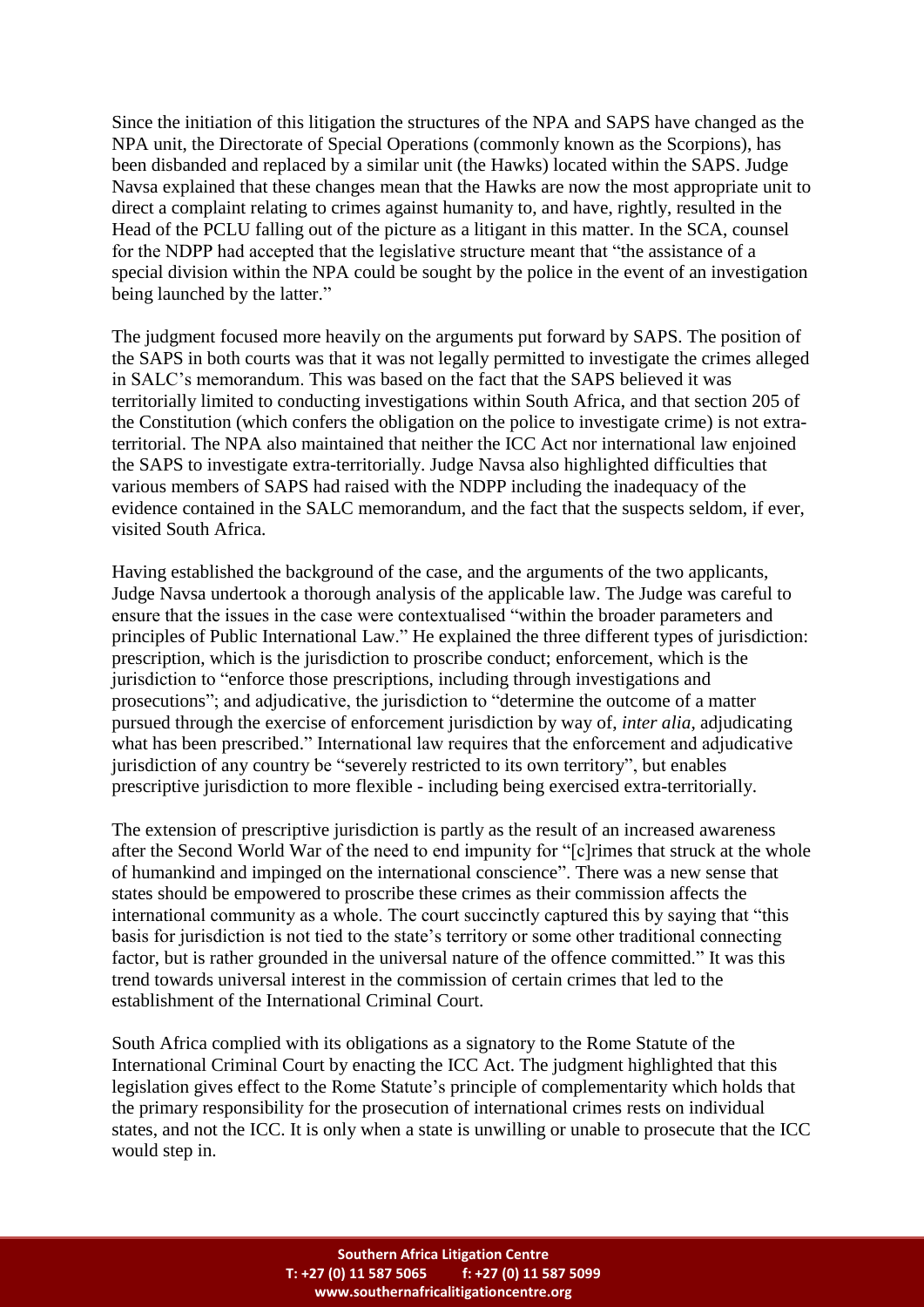The crux of the case, as mentioned by Judge Navsa, is the interpretation of the provisions of the ICC Act – specifically section 4. Before providing the Court's interpretation of the provisions he set out the SAPS interpretation, which he described as difficult to follow. SAPS argued that "the ICC Act has no extra-territorial application and that conduct committed in another country is not a crime in South Africa," but also that "an insufficient basis has been laid for a proper investigation and that further investigation would be impractical if not impossible." Counsel for SAPS argued that sections 4(1), (2) and (3) precluded the police from initiating an investigation.

Section 4(1) gives effect to the prescriptive jurisdiction of South Africa and criminalises the commission of international crimes irrespective of where they were committed. It is clear from this that the South African legislature has followed the international trend of extending the scope of prescriptive jurisdiction extraterritorially. Section 4(3) deals with adjudicative jurisdiction and requires the presence in South Africa of any suspect for the prosecution of any international crime.

SAPS argued that all elements of section 4 are restricted by the territorial conditions in section 4(3). This meant that the conduct was only deemed to be a crime under section 4(1) when a suspect was present in South Africa, and that investigations could not commence without the suspect's presence. Judge Navsa characterised the SAPS interpretation of the provisions as "patently fallacious". He said that in light of the development of prescriptive jurisdiction and the principle of *nullum crimen, nulla poena sine praevia lege poenali* which requires that conduct can only be punished if it was a crime at the time of its commission, section 4(1) must be read as a provision that "criminalises such conduct at the time of its commission, regardless of where and by whom it was committed."

In determining the investigative competence of SAPS the Court examined various provisions of the Constitution and domestic legislation. Section 205(3) of the Constitution provides that "[t]he objects of the police service are to prevent, combat and investigate crime"; section 13(1) of the SAPS Act enables police officials to "exercise such powers and shall perform such duties and functions as are by law conferred on or assigned to a police official"; and section 16 of the SAPS Act classifies international crimes as "national priority offences" which are to be investigated by the Hawks. The Court concluded that because these provisions confer power on the police to investigate international crimes "it is clear that the SAPS, in the form of the Hawks, has the competence to initiate an investigation into conduct criminalised in terms of the Act which had been committed extra-territorially." Notably, the Court stated that "[w]hilst it is true that s 4(3) of the ICC Act does not expressly authorise an investigation prior to the presence of an alleged perpetrator within South African territory, it also does not prohibit such an investigation."

Judge Navsa was clear in the judgment that the competence to investigate these crimes (committed out of the country) is limited to South African territory and so SAPS is neither empowered nor allowed to engage in investigation in Zimbabwe in this matter – unless Zimbabwe consents. He also pointed out that SALC and ZEF never requested extraterritorial investigation and offered to make witnesses available to the police in South Africa.

Having determined that SAPS has the competence to investigate international crimes committed outside South Africa, Judge Navsa moved on to determining whether an investigation is warranted in this case. He accepted the merit in the SAPS argument that any investigation is useless unless there is a likelihood of prosecution – which would require

> **Southern Africa Litigation Centre T: +27 (0) 11 587 5065 f: +27 (0) 11 587 5099 www.southernafricalitigationcentre.org**